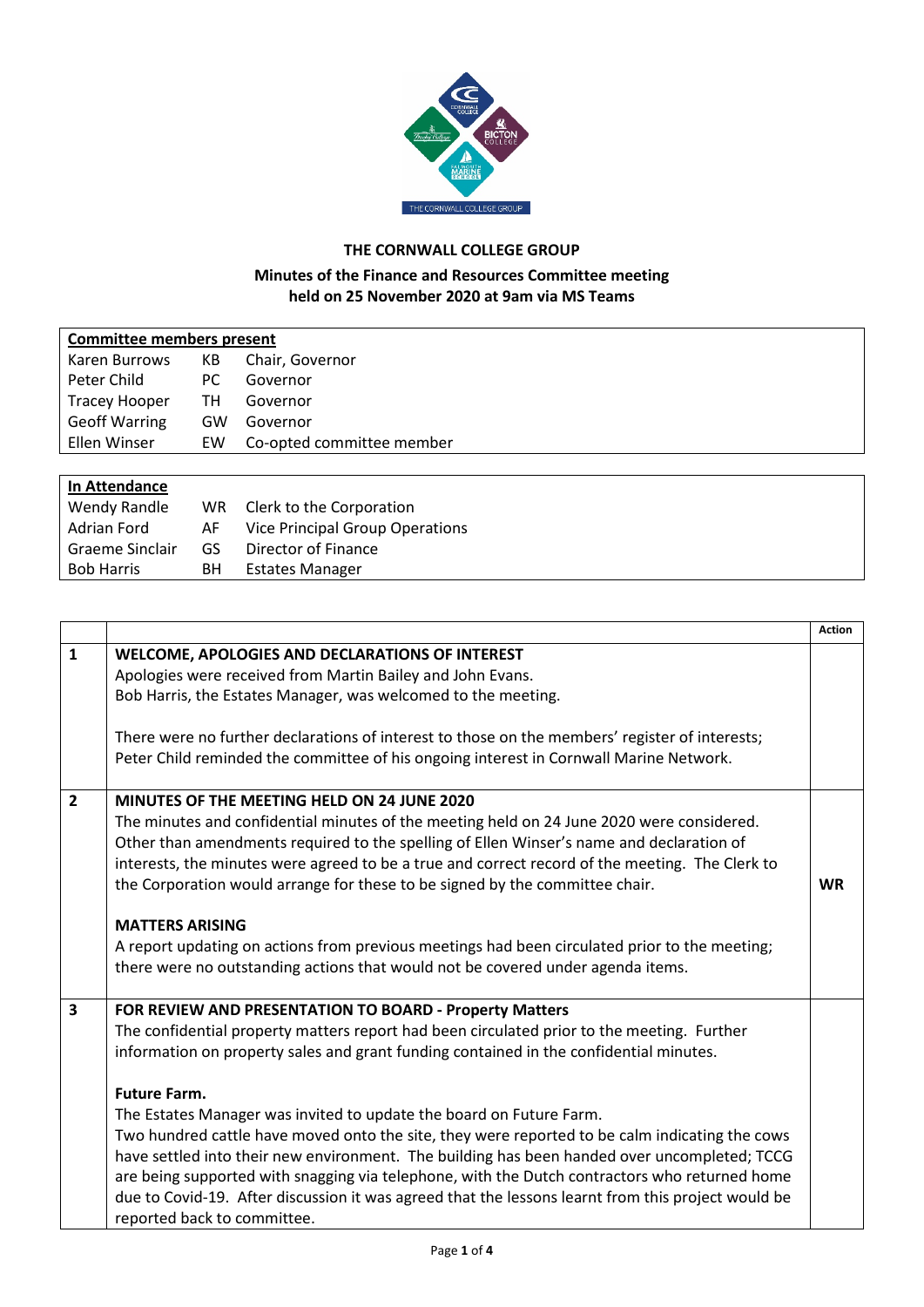|                                | A committee member asked if the previous problems with slurry have been resolved. It was<br>reported that Environmental Health were comfortable that the introduction of the Future Farm<br>facility would solve the current issues and the drainage at lower farm is being resolved with Capex<br>funding.                                                                                                                                                                                                                                                                                                                           |                  |
|--------------------------------|---------------------------------------------------------------------------------------------------------------------------------------------------------------------------------------------------------------------------------------------------------------------------------------------------------------------------------------------------------------------------------------------------------------------------------------------------------------------------------------------------------------------------------------------------------------------------------------------------------------------------------------|------------------|
|                                | After discussion it was agreed that an overview of grants being applied for and grants awarded<br>would be an agenda item for the next meeting.                                                                                                                                                                                                                                                                                                                                                                                                                                                                                       | AF/<br><b>WR</b> |
| $\overline{\mathbf{4}}$<br>4.1 | FOR REVIEW AND PRESENTATION TO BOARD - Finance Matters<br>Financial Update (including Management Accounts, Cashflow, Debtors and Creditors, and<br>Forecast at October 2020) - Confidential<br>The September and October monthly statements had been circulated prior to the meeting, further<br>detail contained in the confidential minutes.<br>Other highlights from the management accounts;                                                                                                                                                                                                                                      |                  |
|                                | " Staffing levels are being reviewed due to the significant increase in student numbers.<br>" No need for an overdraft due to good cash flow.<br>" EU and other project income was down against profile, as was DBS and CCMS. The committee<br>were assured that the CCMS finances have been reviewed by the CCMS board who expect the<br>year end budgeted profit to be achieved.<br>• The forecast has been adjusted mainly due to retaining DBS. Reduced projects income of 300k<br>and increased premises expenses due to ensuring TCCG remains Covid-19 safe have been offset<br>by savings in transport costs and depreciation. |                  |
|                                | Discussions took place on the reporting of CCMS and DBS finances, it was agreed that DBS and<br>CCMS will be included on income and expenditure reports in time for the next meeting. Further<br>information contained in the confidential minutes.<br>Cashflow is currently performing better than profile and stands at £9.3m. This improvement is                                                                                                                                                                                                                                                                                  | AF               |
|                                | partially due to timings, including HE allocations received early and capital expenditure not yet<br>incurred.                                                                                                                                                                                                                                                                                                                                                                                                                                                                                                                        |                  |
| 4.2                            | <b>Financial Risks</b><br>The committee considered the financial risks to the organisation. The two key risks were the Adult<br>Education budget, which could turn around with the government incentives to encourage people<br>to retrain and Apprenticeships, which are down as expected.                                                                                                                                                                                                                                                                                                                                           |                  |
|                                | After discussion the committee requested information on the following areas moving forwards;<br>• detail on staff costs; as the biggest cost for the organisation, to include progress against budget,<br>staff movement and potential future costs. The committee were informed that staffing will be<br>reviewed as part of the Balanced Scorecard agenda item at each meeting.<br>" capital expenditure; historically there had been no capital expenditure, TCCG now has its first<br>capital budget of £1.3m which will be reported to this committee.<br>Information on cash flow which reflects incoming land sales.           | <b>AF</b>        |
| 4.3                            | ESFA Health Assessment 2019/20 and 2020/21<br>TCCG has been graded as good. The VP Group Operations stated the need to focus on what the<br>EBITDA would need to be for good/outstanding college. TCCG would like to retain cash reserves of<br>£3m to £3.5m going forward. A discussion took place on the careful balance of class sizes and<br>staff utilisation.                                                                                                                                                                                                                                                                   |                  |
| 4.4                            | ESFA November return (submission due to ESFA 27/11/2020)<br>This return is based on the cash flow and forecast figures in the accounts; this would be circulated<br>after the meeting.                                                                                                                                                                                                                                                                                                                                                                                                                                                | AF               |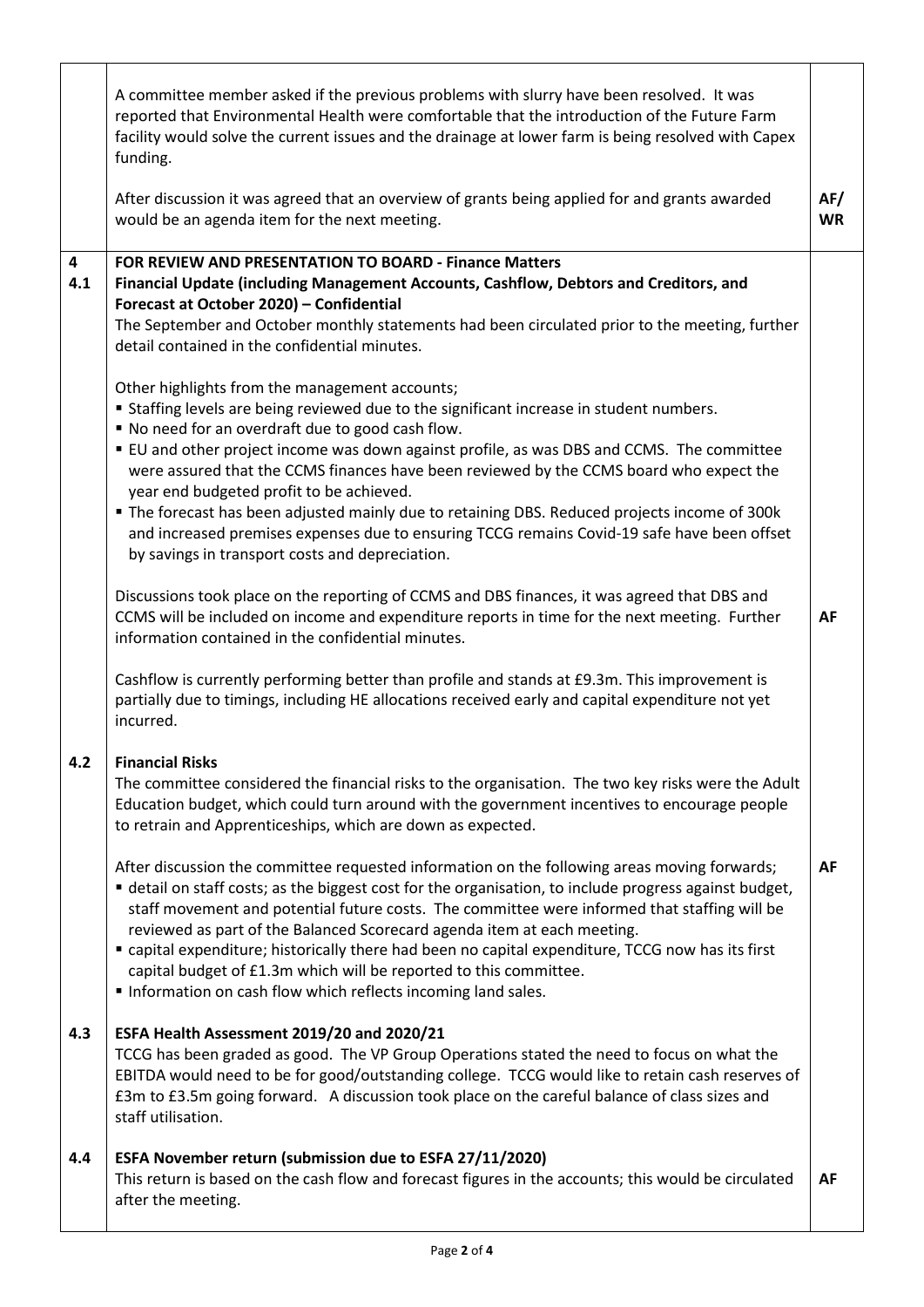| 4.5                            | <b>Balanced Scorecard/KPIs update</b><br>The Balanced Scorecard was presented to the committee by the VP Group Operations. The<br>document is shared with the Operational and Executive Leadership Teams and an overview will be<br>considered at board meetings to ensure consistency of information.<br>Governors praised the clarity of information presented in the Balanced Scorecard. The VP Group<br>Operations informed the committee that the Balanced Scorecard would be circulated monthly<br>with the management accounts.                                                                                                                                                                                                                                                                                                           | <b>AF</b>              |
|--------------------------------|--------------------------------------------------------------------------------------------------------------------------------------------------------------------------------------------------------------------------------------------------------------------------------------------------------------------------------------------------------------------------------------------------------------------------------------------------------------------------------------------------------------------------------------------------------------------------------------------------------------------------------------------------------------------------------------------------------------------------------------------------------------------------------------------------------------------------------------------------|------------------------|
| 5                              | FOR REVIEW AND PRESENTATION TO BOARD<br>The following policies had been circulated prior to the meeting, the changes highlighted were due<br>to TCCG organisational structure changes and recent audit outcomes;<br><b>Financial regulations</b><br>٠<br>Anti-Bribery policy<br>Counter fraud policy<br>٠                                                                                                                                                                                                                                                                                                                                                                                                                                                                                                                                        |                        |
|                                | The Committee provided feedback on the policies to include the following:<br>TCCG have limitations in place for credit sources which could be increased for example,<br>٠<br>increase in lend periods, lending agencies and borrowing.<br>A committee member suggested TCCG consider different investor situations such as stock<br>$\blacksquare$<br>markets when finances were stronger; the committee were keen to ensure the level of risk<br>associated with the investment opportunities be fully explored when applicable.<br>The Treasury Management policy statement will be reviewed and considered in September.<br>٠<br>Going forward the Financial regulations will be reviewed at the September meeting; review<br>timescale to be checked.<br>The Committee recommended the three policies to the Corporation Board for approval. | <b>AF</b><br><b>WR</b> |
| 6                              | DRAFT FINANCIAL TABLES OF THE ANNUAL REPORT AND ACCOUNTS<br>The draft annual report and accounts had been circulated prior to the meeting; the financial<br>details required further amendment.                                                                                                                                                                                                                                                                                                                                                                                                                                                                                                                                                                                                                                                  |                        |
|                                | A committee member suggested the list of governors in the annual report include detail on the<br>qualifications of the board; this information will be included, along with the names of the co-opted<br>committee members.                                                                                                                                                                                                                                                                                                                                                                                                                                                                                                                                                                                                                      | <b>WR</b>              |
|                                | The committee were invited to attend the Audit and Risk committee meeting (30/11/2020) to<br>consider a further draft of the accounts.                                                                                                                                                                                                                                                                                                                                                                                                                                                                                                                                                                                                                                                                                                           | <b>ALL</b>             |
| $\overline{\mathbf{z}}$<br>7.1 | DELEGATED MATTERS FOR DECISION BY, OR INFORMATION OF, THE COMMITTEE<br>Financial approvals:<br>Approval of orders over £25,000 ex VAT - and recommendation of orders over £100,000 to board<br>There were no questions raised by governors, these were recommended to the board for<br>approval.                                                                                                                                                                                                                                                                                                                                                                                                                                                                                                                                                 |                        |
| $7.2$                          | Asset disposals<br>There were no questions raised by governors, these were recommended to the board for<br>approval.                                                                                                                                                                                                                                                                                                                                                                                                                                                                                                                                                                                                                                                                                                                             |                        |
| 7.3                            | Debtor write offs<br>The CCMS debt write off provision has been increased with a review of the CCMS bad debts<br>requested by the CCMS board; this information will be reviewed by this committee in order to<br>write off these debts.                                                                                                                                                                                                                                                                                                                                                                                                                                                                                                                                                                                                          | AF                     |
| 7.4                            | Overseas expenses<br>None to report.                                                                                                                                                                                                                                                                                                                                                                                                                                                                                                                                                                                                                                                                                                                                                                                                             |                        |